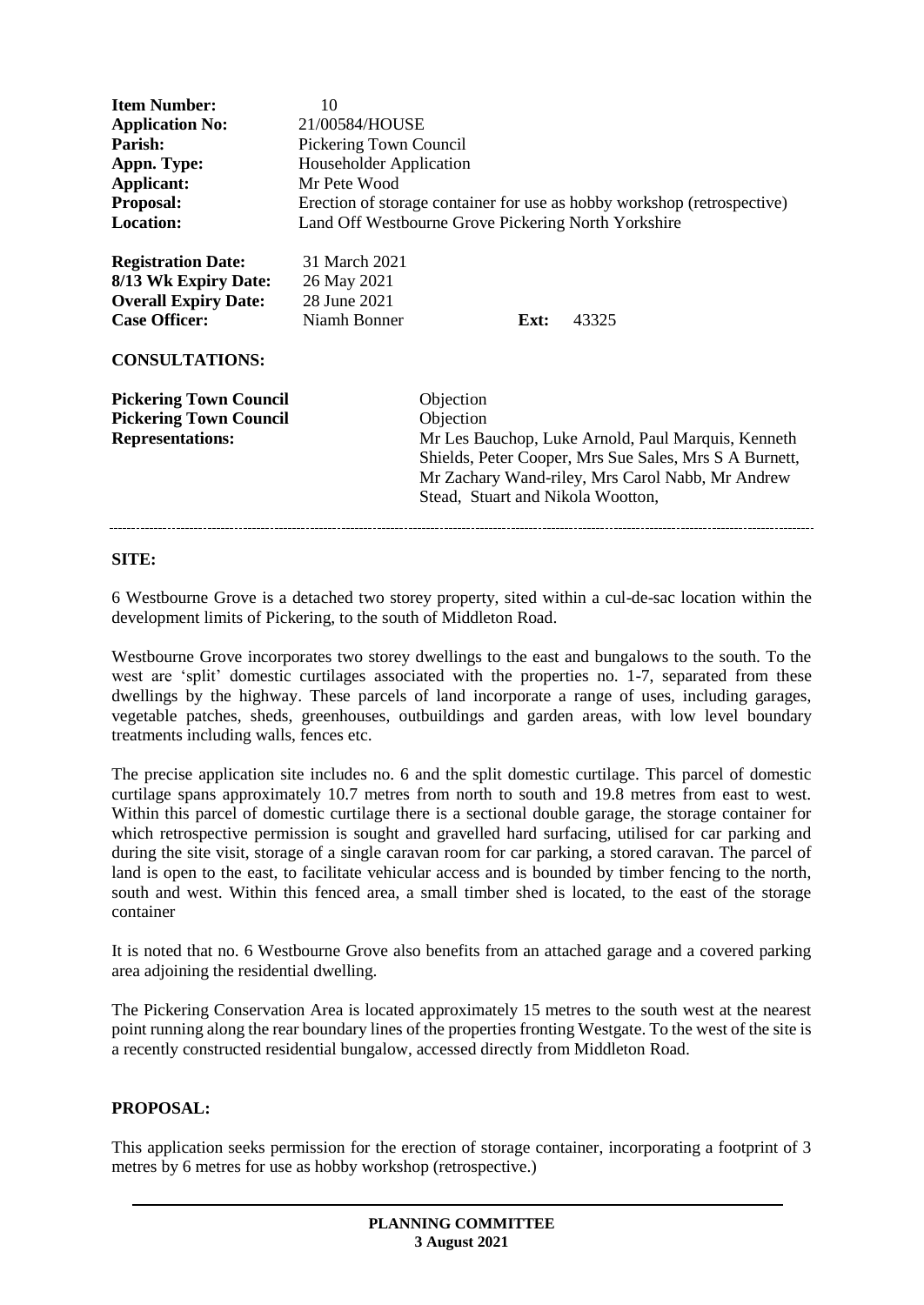This application has been submitted to the Local Planning Authority following a Planning Enforcement investigation where a breach of planning control had been identified.

The supporting information notes that this installed following a fire which destroyed the previous shed. This is located to the south western corner of the site, to the south of the existing pitched roof garage.

Following concerns raised by Officers in relation to the scheme, revised plans were received during the determination period.

These plans included the lowering of the storage container by 300mm with the removal of roof fins and support legs to result in an overall height of the flat roof structure of approximately 2.5 metres in height. Additionally, the storage container is proposed to be repositioned inset from the boundary, which would allow for the subsequent proposed installation of a section of new 1.8m high fencing to the southern boundary. Furthermore, the revised plans proposed the cladding of the storage container with horizontal natural timber cladding.

# **POLICIES:**

Local Plan Strategy -Policy SP1 General Location of Development and Settlement Hierarchy Local Plan Strategy - Policy SP12 Heritage Local Plan Strategy - Policy SP16 Design Local Plan Strategy - Policy SP20 Generic Development Management Issues National Planning Policy Framework National Planning Practice Guidance

# **HISTORY:**

The following planning history is considered directly relevant

09/00982/HOUSE: Erection of detached double garage. Approved.

As part of this application, the Officer's report had noted "At present the amenity area is grassed and used as an open garden space. The proposed development would see the double garage unit located in the North West corner of the amenity area, with a gravel dressed drive running along the Northern Boundary. The current amenity area will remain unchanged along its Southern boundary."

The proposed block plan as part of this application show the location of an existing shed in the south western corner of the site and that an area of grass to the south, hedging to the western boundary and a tree were to be retained. It is not known when these were removed and additional hardstanding installed.

# **REPRESENTATIONS:**

A number of representations were received in relation to the original publicity. Given the number of documents received and their detailed contents, these will be summarised below, but they are available for members to review in full on the electronic planning file, accessible the Ryedale Website.

Seven letters of objection were received from/on behalf of the occupiers of Glenmar Westbourne Grove, 2 Westbourne Grove, 'Greensleeves' Westbourne Grove, 2 Westbourne Grove, Iona 2a Westbourne Grove, 7 Westbourne Grove, 3 Westbourne Grove.

The following points were raised:

 Concern over external appearance, height, colour, lack of screening being inappropriate, utilitarian and not consistent with a residential property and ambience of area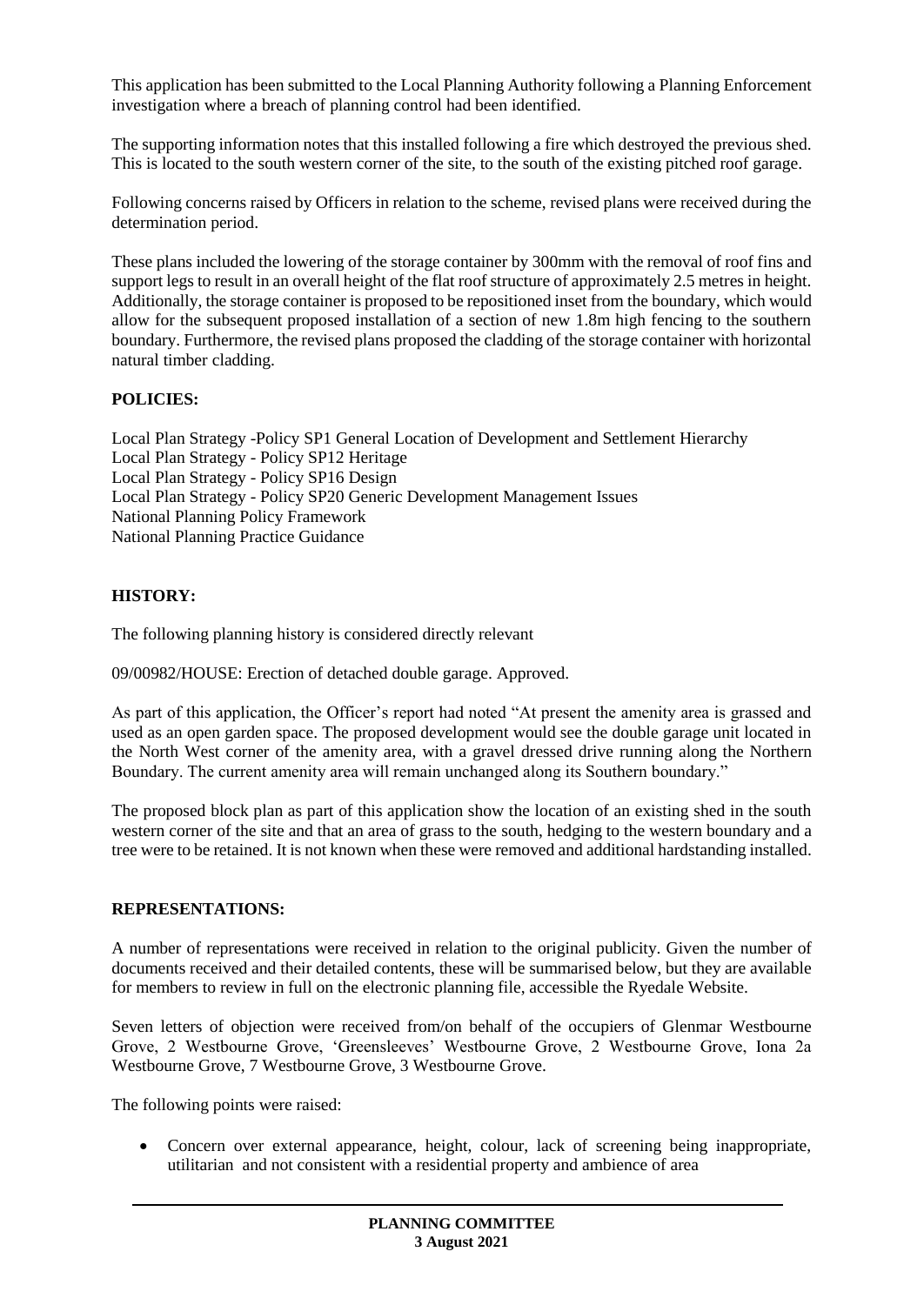- Positioning on boundary, legs are located on neighbouring property and the positioning prevents screening.
- Spoils view from their property
- Being sited alongside an extensive double garage and shed makes the site look industrial and not like a front garden.
- Lowering property value.
- May set a precedent and degradation of the road.
- Observe that the land where the container stands, has, over the years been turned from a garden into a storage area for motor vehicles and business related equipment, with multiple vehicles arriving daily.
- Applicant regularly leave electrical cables running across the cabin to his commercial unit which is hazardous.
- Applicant has other lock ups and on Westbourne Grove he has a single garage, double garage and carport.
- Previous garden destroyed
- Originally planning permission stated no development was to be undertaken on these gardens.

The Town Council noted in a response dated 4th May "*The committee has objections to this application on the basis that the containers scale and appearance is out of character with the rest of the residential area."*

The above referenced revised plans were received and readvertised on the 14th June 2021.

Further letters of objection were received from the occupier of 7 Westbourne Grove on the 19th June and the occupier of no 8 Westbourne Grove on the 24th June raising the following summarised points:

- Container will be in clear view of property and worsened since moving east.
- Inappropriate to allow an industrial unit on a residential street
- Lowering property prices
- Set a precedent for future development which a small private road cannot sustain.
- A commercial unit is still a commercial unit, even when clad in wood. Lowering it by 18cm is pointless, still blocks our view and will still be an eyesore.
- There was meant to be no development on this side of the road.

A neutral response was subsequently received on behalf of the occupier of Glenmar, Westbourne Grove on the 21st June.

The Town Council noted in a response dated 22nd June that "*The planning committee objects to this application on the grounds that the scale and appearance of the hobby workshop are not in keeping with the character of a residential area."*

4 letters of support were received on the 18th /19th July from the occupiers of Maythorne Swainsea Lane Pickering, Park Gates Cottage Blandsby Park Pickering, 21 Hawthorn Lane Pickering, 24 Newby Farm Crescent Scarborough.

- Appropriate appearance, fits with surroundings and compliments/improves area
- Applicant has strived to enhance land since the devastating fire causing stress and anxiety.
- Support business growth
- Metal container will help deal with the risk of another fire, wood cladding with ensure it looks traditional.
- No other location for a hobby workshop/store elsewhere
- Without a hobby workshop, applicant cannot continue to help Pickering Musical Society with props/scenery

A letter from the applicant was also submitted on the 18th July, noting the following summarised points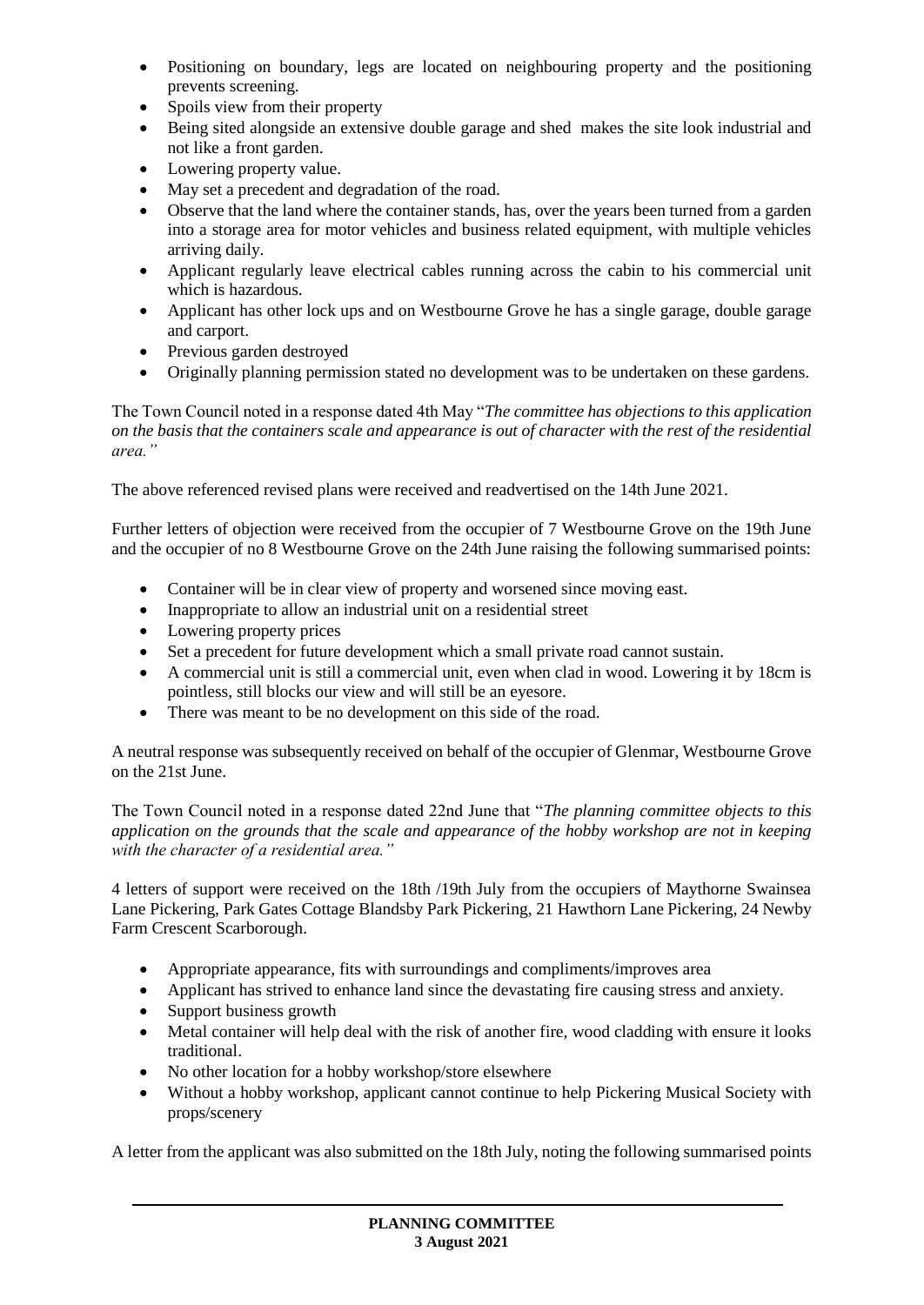- Never the intention to break planning regulations, hobby workshop was sited due to a devastating fire in May 2020 and would prevent reoccurrence.
- Willing to clad container and reposition it.
- Made reference to 2 objections not being from residents (Case Officer note: the response from Mr Stead on behalf of his mother at Glenmar is acceptbale and there is no reason to suggest that Mr Wand Riley does not live at no. 8 Westbourne Grove. In any case, persons not within a location do have the right to make comments on planning applications to be considered by the LPA, as demonstrated by the letters of support.)

In relation to this 2 further letters were received from/on behalf of the occupiers of Glenmar Westbourne Grove and 8 Westbourne Grove on the 22nd and 23rd July respectively.

The occupier of no.8 Westbourne Grove noted concern in relation to the comments received from the Applicant on the 18th July in relation to his assertion that some commenters were not residents in Westbourne Grove. This has been addressed above and fundamentally all comments, including from Westbourne Grove residents and those from further afield will be considered as part of the determination of this applicant.

The occupier of no. 8 then took the opportunity to review and comment on the letters of support, of which some points there were in disagreement with.

Mr Stead who had written on behalf of the occupier of Glenmar Westbourne Grove (whose latest response was neutral) confirmed that All of the details within the submissions attributed to "Andrew Stead" are entirely the views and opinions of Mrs Mary Stead, 'Glenmar.' "*These submissions have been attributed to myself in an attempt to reduce the administrative burden on my elderly mother as well as providing consistent contact details."* This is noted and is no issue.

# **APPRAISAL:**

The main considerations within the determination of this application are:

- i. Character and Form
- ii. Impact upon Amenity
- iii. Other matters, including consultation responses.

# i. Character and Form

Policy SP16 (Design) of the Ryedale Plan, Local Plan Strategy notes that development proposals will be expected to "*reinforce local distinctiveness"* and to do so, the location, siting, form, layout, scale and detailed design of new development should respect the context of its surroundings, including the grain of settlements, influenced by street patterns, plot sizes, boundaries and the density, size and scale of buildings

Policy SP20 (Generic Development Management Issues) notes that

- *New development will respect the character and context of the immediate locality and the wider landscape/townscape character in terms of physical features and the type and variety of existing uses.*
- *Proposed uses and activities will be compatible with the existing ambience of the immediate locality and with neighbouring land uses*
- *The cumulative impact of new development on the character of an area will also be considered.*

It further notes that the design of new development will follow the principles established in Policy SP16.

Paragraph 130 of the National Planning Policy Framework notes *"Planning policies and decisions*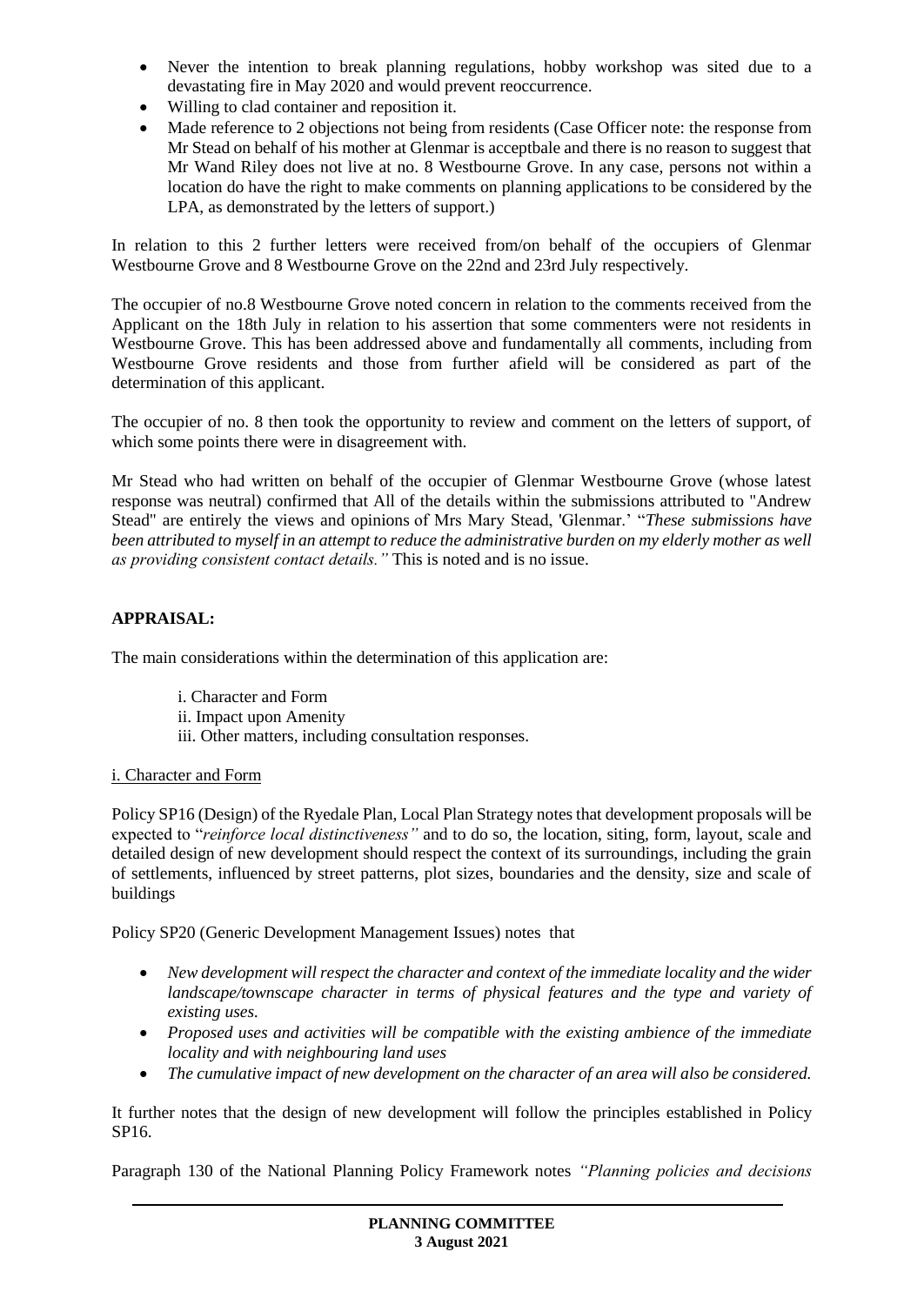*should ensure that developments:*

- *a) will function well and add to the overall quality of the area, not just for the short term but over the lifetime of the development;*
- *b) are visually attractive as a result of good architecture, layout and appropriate and effective landscaping;*
- *c) are sympathetic to local character and history, including the surrounding built environment and landscape setting, while not preventing or discouraging appropriate innovation or change (such as increased densities);*
- *d) establish or maintain a strong sense of place, using the arrangement of streets, spaces, building types and materials to create attractive, welcoming and distinctive places to live, work and visit"*

As noted, the western side of Westbourne Grove relates to the split curtilages associated with properties no. 1-7 and is characterised as entirely domestic in appearance, with a varied array of outbuildings, sheds, greenhouses, lawn, vegetable patches, sections of hardstanding for vehicle parking and lawned areas.

The space associated with no. 6 incorporates an approved double garage, a shed and is entirely completed with hardstanding.

The grey industrial storage container is highly visible in this location and it is noted that the flat roof incorporates a height beyond the eaves of the adjoining garage. The industrial form and appearance of the storage container is also considered entirely at odds with the residential character of this location and its siting has introduced an alien and visually incongruous form of development which does not assimilate with the surrounding land use, negatively impacting on the street scene and context. It is Local Planning Authority's view that this development is a poor quality installation which has resulted in clear conflict with the requirement of Policies SP16 and SP20 and the NPPF in terms of good design as outlined above.

It is acknowledged that some amendments to the scheme, as outlined above have been formally submitted. The Case Officer discussed these with the Agent and was content to extend the time period for amendments. In an email dated 25th May 2021 the Case Officer noted: "*We are not in a position to advise at this point in time whether or not these plans would be positively received and would overcome our identified concerns, but we are happy to give you the opportunity."*

Following review, whilst the amendments have made some improvements to the scheme, it is not considered that these are sufficient to address the material harm associated with the installation.

Notwithstanding the proposed insetting, including the reduction in overall height by 300m and cladding of the metal container with timber, it remains the view of the Local Planning Authority that this amended proposal would incorporate a strongly industrial form and appearance, which would not assimilate in this domestic setting and which would result in harm to the character of the application site and the wider streetscene.

The high flat roof would still appear visually disconnected from the more traditionally scaled adjoining double garage, with a height that projects beyond the eaves height of this building and it is not considered that this would relate to high quality design. Whilst there are some other examples of flat roofs in the vicinity these are more traditional domestic installations and located in less exposed positions. It is considered that the overall scale of this installation and its highly visible positioning would render this proposed form visually incongruous.

This proposal does also increase the level and density of developed land within this curtilage with the significant amount of garaging/shed/carport noted. However, on balance it not considered that this aspect in isolation is specifically materially harmful. Therefore, should an alternative proposal/scheme be put forward in the future this could be considered by Officers. It is recommended that any future development should ideally be designed with a more traditionally domestic appearance that would assimilate in this particularly prominent and open cul de sac location, ideally subservient in design form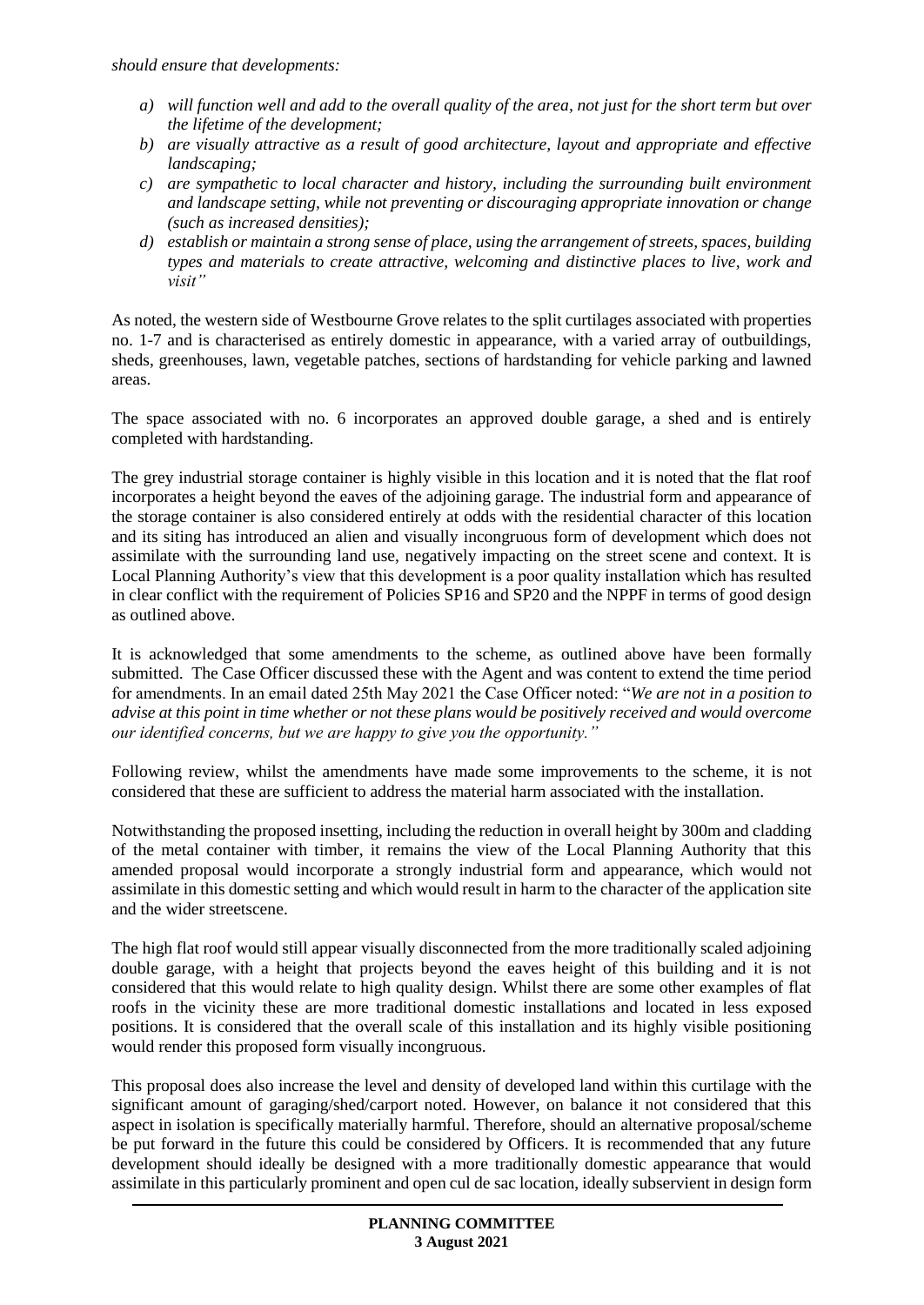to the already sizeable existing double garage.

The Applicant could avail of the Council's preapplication advice service for further guidance, if this had of been sought for the present storage container this could potentially have been helpful for the Applicant, although the circumstances of the fire are acknowledged.

Fundamentally, this proposal is not considered to accord with either Policies SP16 or SP20 of the Ryedale Plan, Local Plan Strategy or the NPPF.

# ii. Impact upon Amenity

Policy SP20 (Generic Development Management Issues) of the Ryedale Plan, Local Plan Strategy notes: *"New development will not have a material adverse impact on the amenity of present or future occupants, the users or occupants of neighbouring land and buildings or the wider community by virtue of its design, use, location and proximity to neighbouring land uses. Impacts on amenity can include, for example, noise, dust, odour, light flicker, loss of privacy or natural daylight or be an overbearing presence."*

Paragraph 130 (f) of the National Planning Policy Framework notes that "Planning policies and decisions should ensure that developments: create places that are safe, inclusive and accessible and which promote health and well-being, with a high standard of amenity for existing and future users."

Solely in amenity terms, it is not considered that this development, either presently, or with the proposed amendments would result in material harm to neighbouring occupiers, as a result of loss of privacy, overshadowing, nuisance, lighting, odour etc. However this would have been further considered should this storage container have been installed in connection with a business use. As this relates to a private hobby space, this is considered acceptable in amenity terms. .

#### iii. Other Matters, including consultation responses

The site is located in close proximity to the Pickering Conservation Area, however following the site visit, it was not considered that this proposal would result in specific harm to the heritage asset by virtue of its positioning.

The Local Planning Authority has no evidence that a commercial business has been running from this site, but should this change in the future, this could be further investigated.

The aspect relating to the running of cables may be an issue that could be assessed by the Council's Community Team should this arise in the future. It is not considered in planning terms that this proposal would have an impact upon access or highway safety.

The perceived lowering of house prices is not a material planning consideration to which weight can be given in the determination of a planning application.

In conclusion, notwithstanding the amendments, the application for the retention and alterations to the storage container to form a hobby workshop are not considered to accord with Policies SP16 or SP20 of the Ryedale Plan, Local Plan Strategy, nor the National Planning Policy Framework for the reasons outlined above. It is therefore requested that Members refuse this retrospective permission and grant authority to undertake enforcement action.

The difficult circumstances around the fire which occurred in May 2020 are noted and whilst the Applicant has been able to use this unlawful structure for some time, it is considered to be appropriate to allow a further two months for the removal of this structure. It is however noted that the Applicant retains a single and a double garage, a shed and a carport, as well as a large area for outdoor parking and it is considered that a further two month period is sufficient for them to consider their options and make alternative arrangements.